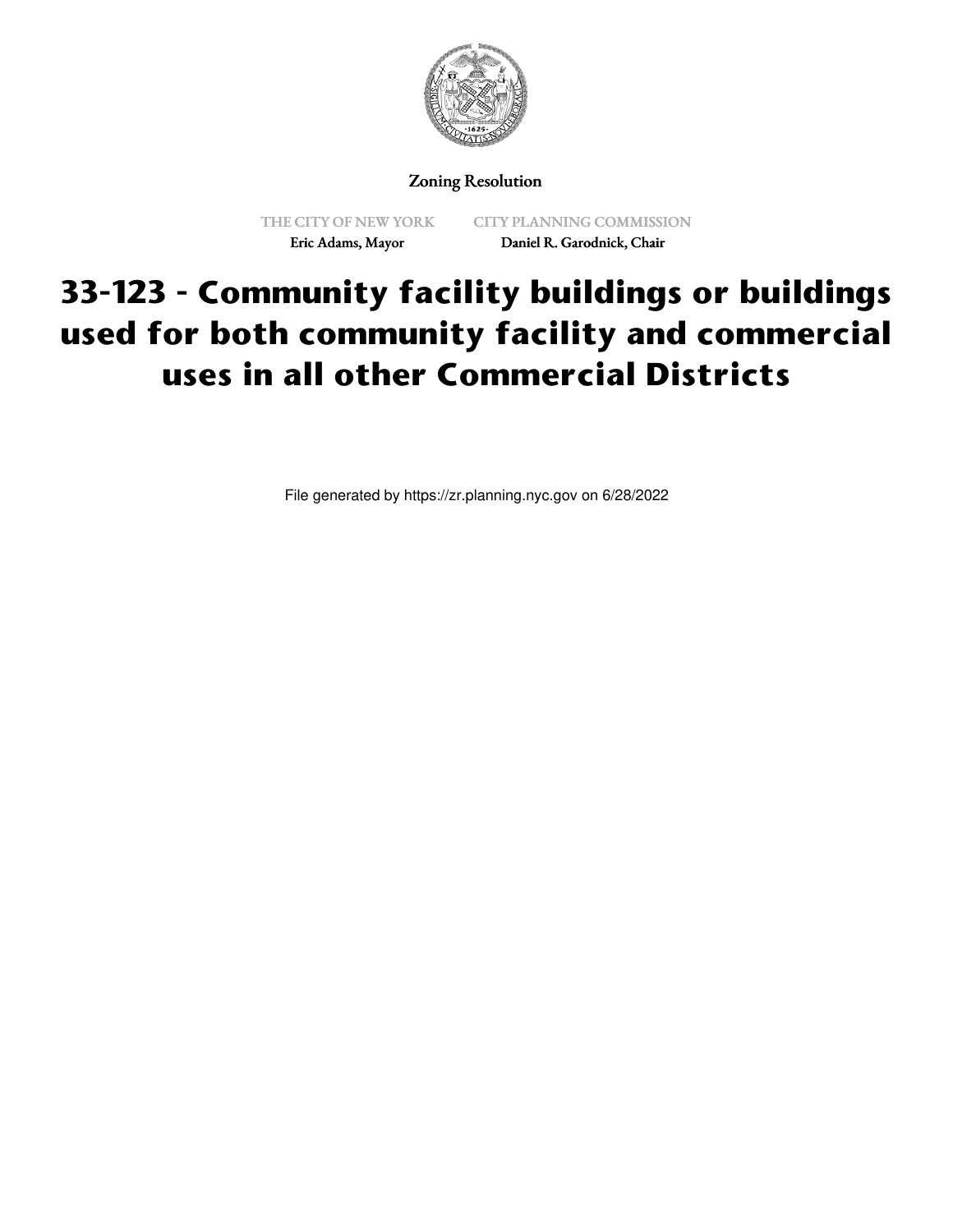## **33-123 - Community facility buildings or buildings used for both community facility and commercial uses in all other Commercial Districts**

LAST AMENDED 3/22/2016

## C1-6 C1-7 C1-8 C1-9 C2-6 C2-7 C2-8 C3 C4 C5 C6 C8

In the districts indicated, the maximum #floor area ratio# for a #zoning lot# containing #community facility# #uses#, or for a #zoning lot# containing both #commercial# and #community facility# #uses#, shall not exceed the #floor area ratio# set forth in the following table:

| <b>Districts</b>                                                    | Maximum #Floor Area<br>Ratio# |
|---------------------------------------------------------------------|-------------------------------|
| C <sub>3</sub>                                                      | 1.00                          |
| $C4-1$                                                              | 2.00                          |
| $C8-1$                                                              | 2.40                          |
| C4-2A C4-3A                                                         | 3.00                          |
| C1-6A C2-6A C4-4A C4-4L C4-5A                                       | 4.00                          |
| $C4-5D$                                                             | 4.20                          |
| C4-2 C4-3 C8-2                                                      | 4.80                          |
| $C4-5X$                                                             | 5.00                          |
| $C6-1A$                                                             | 6.00                          |
| C1-6 C1-7 C2-6 C4-2F C4-4 C4-4D C4-5 C6-<br>1 C6-2 C8-3 C8-4        | 6.50                          |
| C1-8A C2-7A C6-3A                                                   | 7.50                          |
| C1-8X C2-7X C6-3D C6-3X                                             | 9.00                          |
| C1-8 C1-9 C2-7 C2-8 C4-6 C4-7 C5-1 C5-2<br>C5-4 C6-3 C6-4 C6-5 C6-8 | 10.00                         |